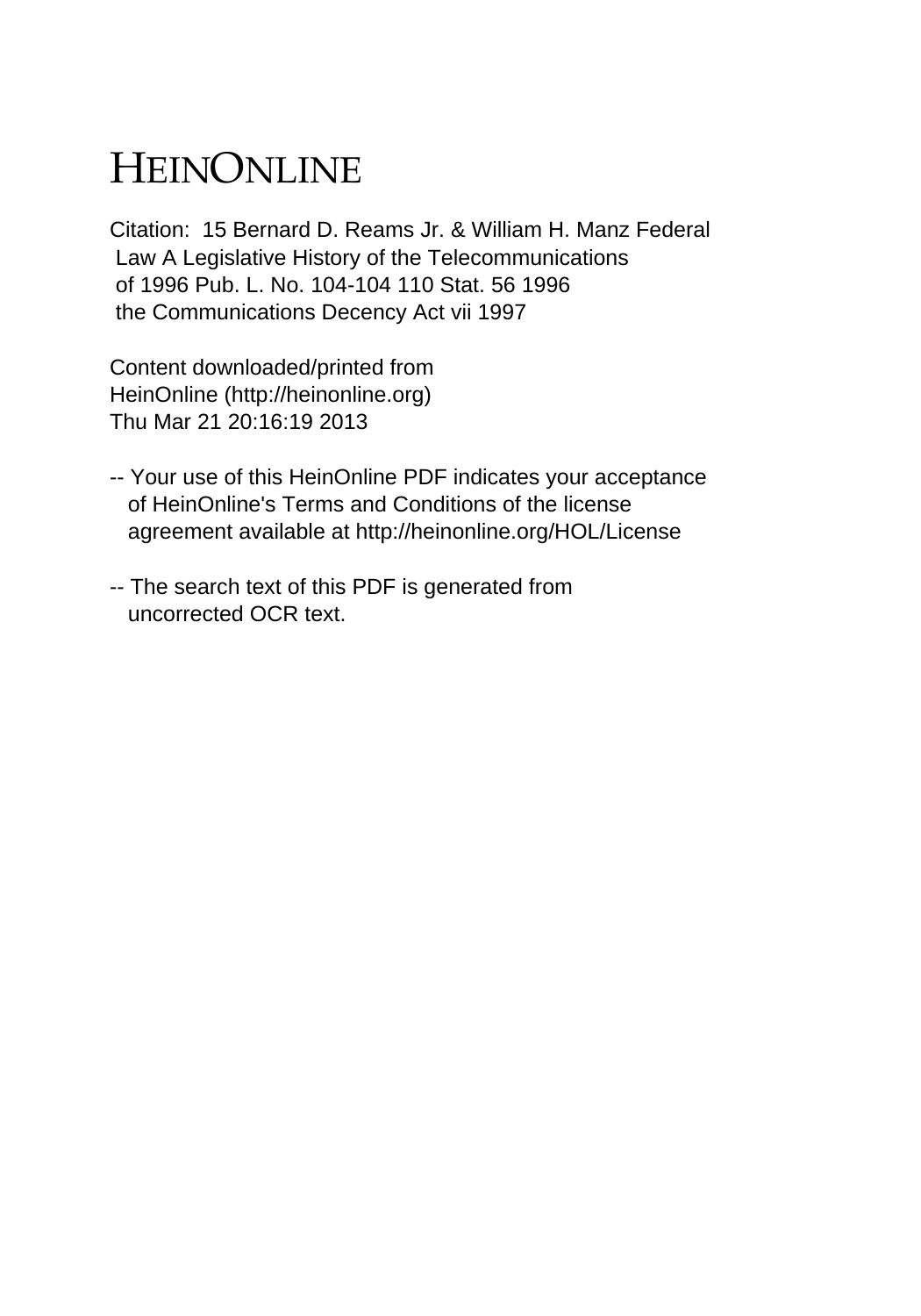### **TABLE OF DOCUMENTS**

### **VOLUME 15**

#### **Section X: Past Hearings (Continued from Volume 14)**

- **Doc. No. 181 -** Telecommunications Equipment Research and Manufacturing Competition Act - Hearings on **S.1981** before the Subcommittee on Communications of the Committee on Commerce, Science, and Transportation, United States Senate, 101st Congress, 2d Session (April 25 and May 9, 1990).
- **Doc. No. 182 -** Emerging Telecommunications Technologies (Parts **1** & 2) - Hearings on H.R. **531** and H.R. 1407 before the Subcommittee on Telecommunications and Finance of the Committee on Energy and Commerce, House of Representatives, 102d Congress, 1st Session, Serial No. 102-2 and Serial No. 102-94 (February 21, March 12, and October 9, 1991).
- **Doc. No. 183 -** Telecommunications Equipment Research and Manufacturing Competition Act of **1991** - Hearing 102-134 on S.173 before the Subcommittee on Communications of the Committee on Commerce, Science, and Transportation, United States Senate, 102d Congress, 1st Session (February 28, 1991).
- **Doc. No. 184 -** Copyright and Telecommunications - Hearing before the Subcommittee on Intellectual Property and Judicial Administration of the Committee on the Judiciary, House of Representatives, 102d Congress, 1st Session, Serial No. 95 (July 10, 1991).

For *Master Table of Documents* of this set, please refer to *Volume 1.*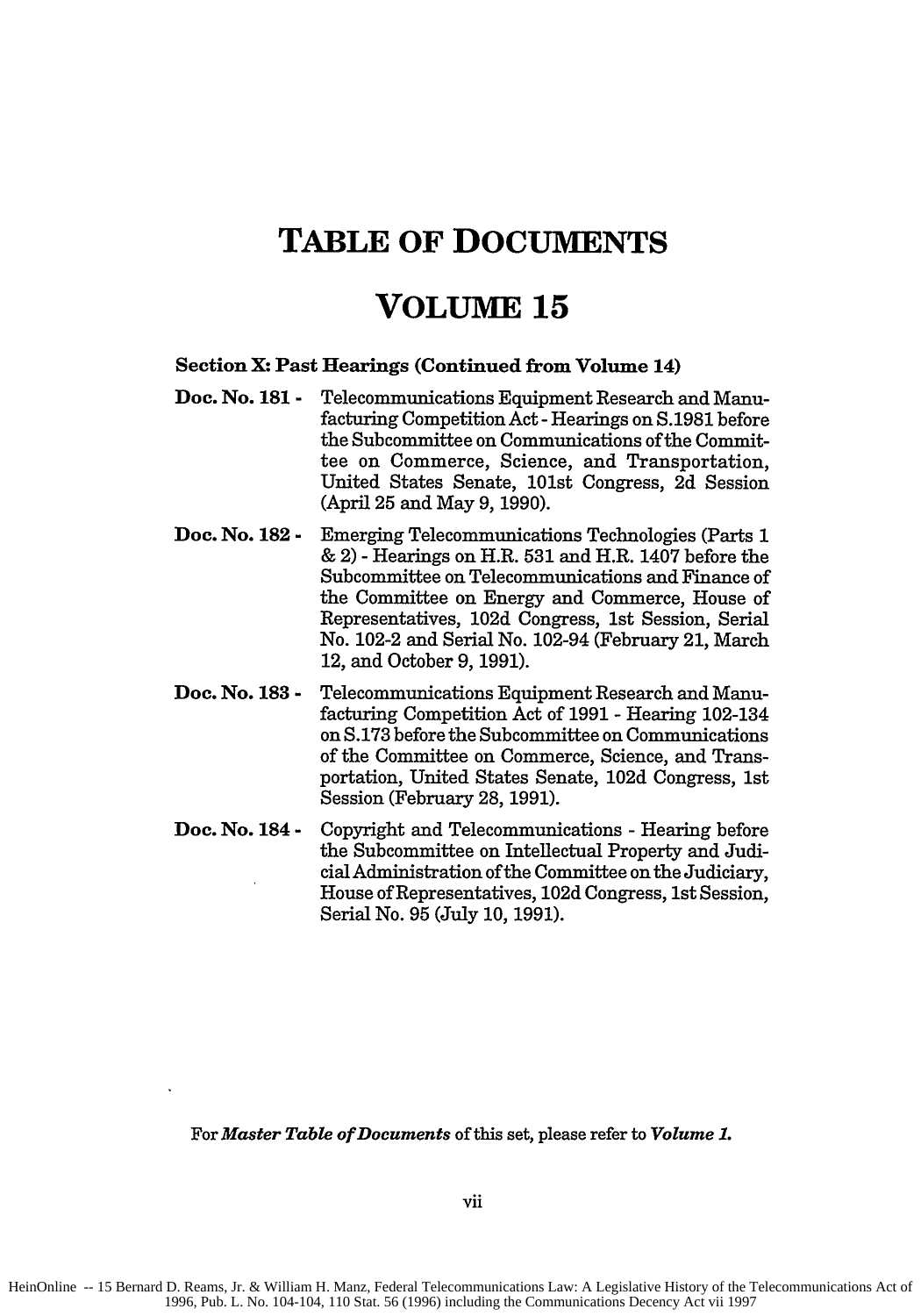HeinOnline -- 15 Bernard D. Reams, Jr. & William H. Manz, Federal Telecommunications Law: A Legislative History of the Telecommunications Act of 1996, Pub. L. No. 104-104, 110 Stat. 56 (1996) including the Communications Decency Act viii 1997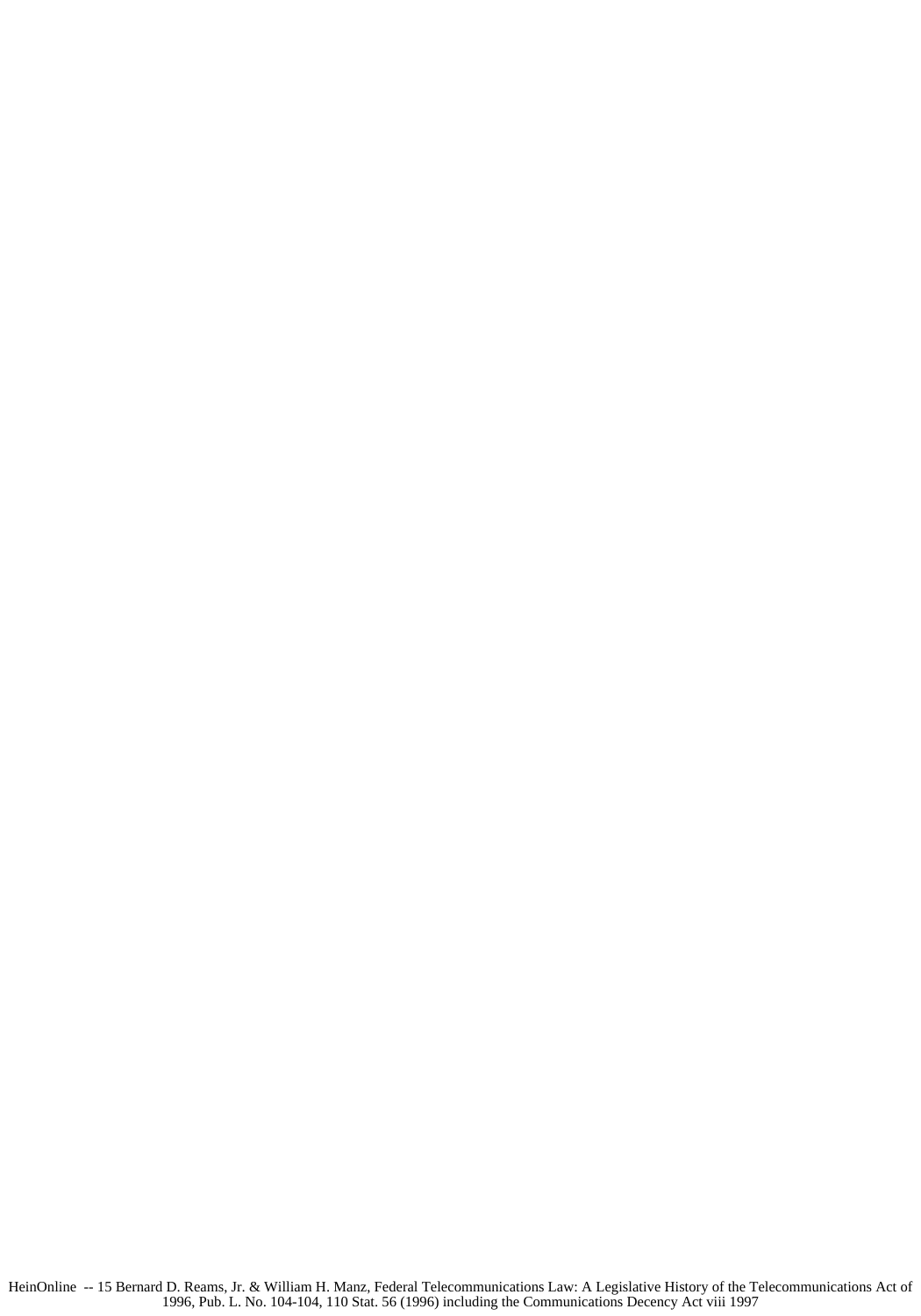## Document No. **181**